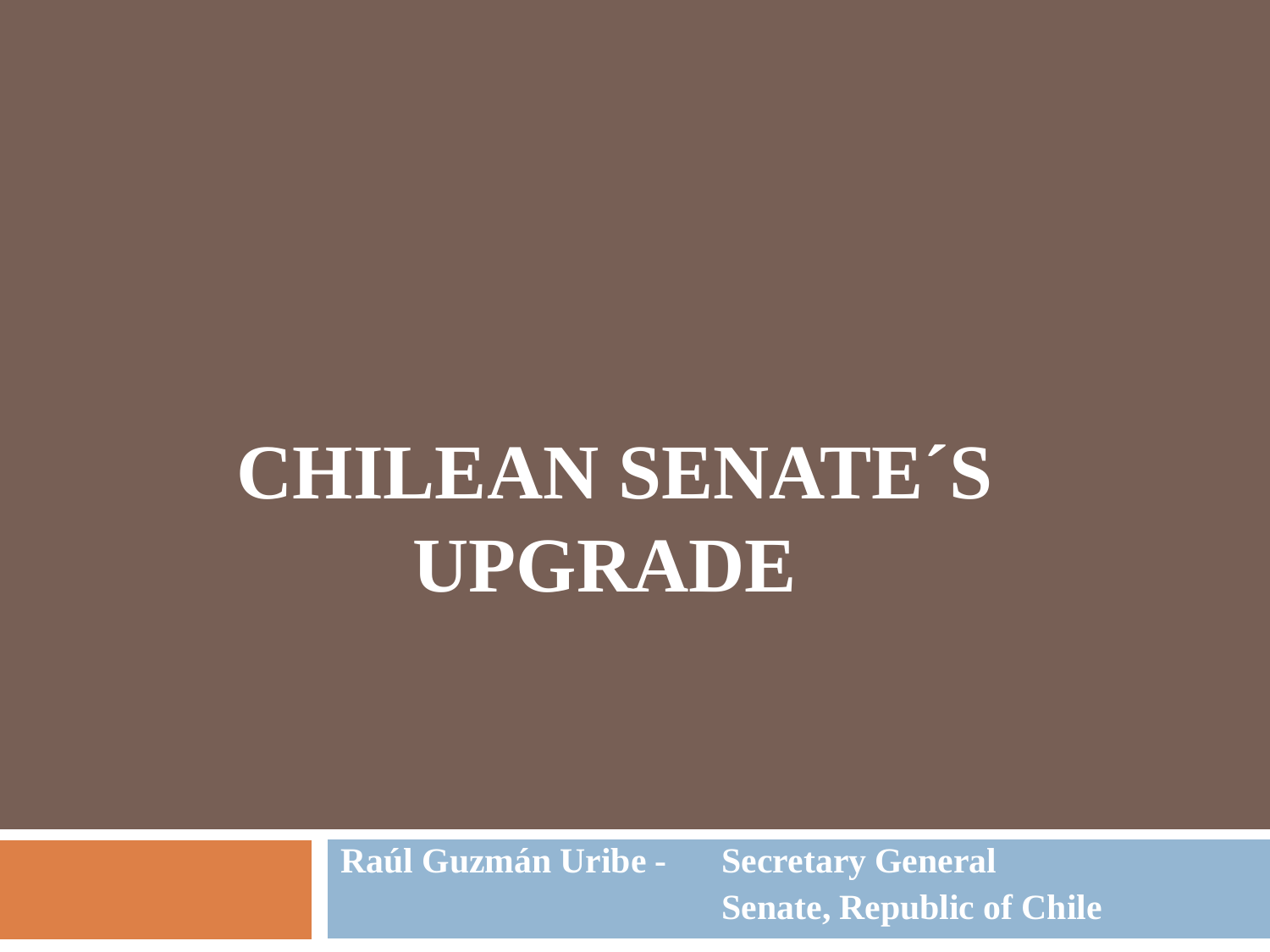### Why we need to upgrade Senate?

 $\checkmark$ . Because citizens demand efficient, transparent institutions that contribute effectively to meet their needs.



**DEMOCRACY**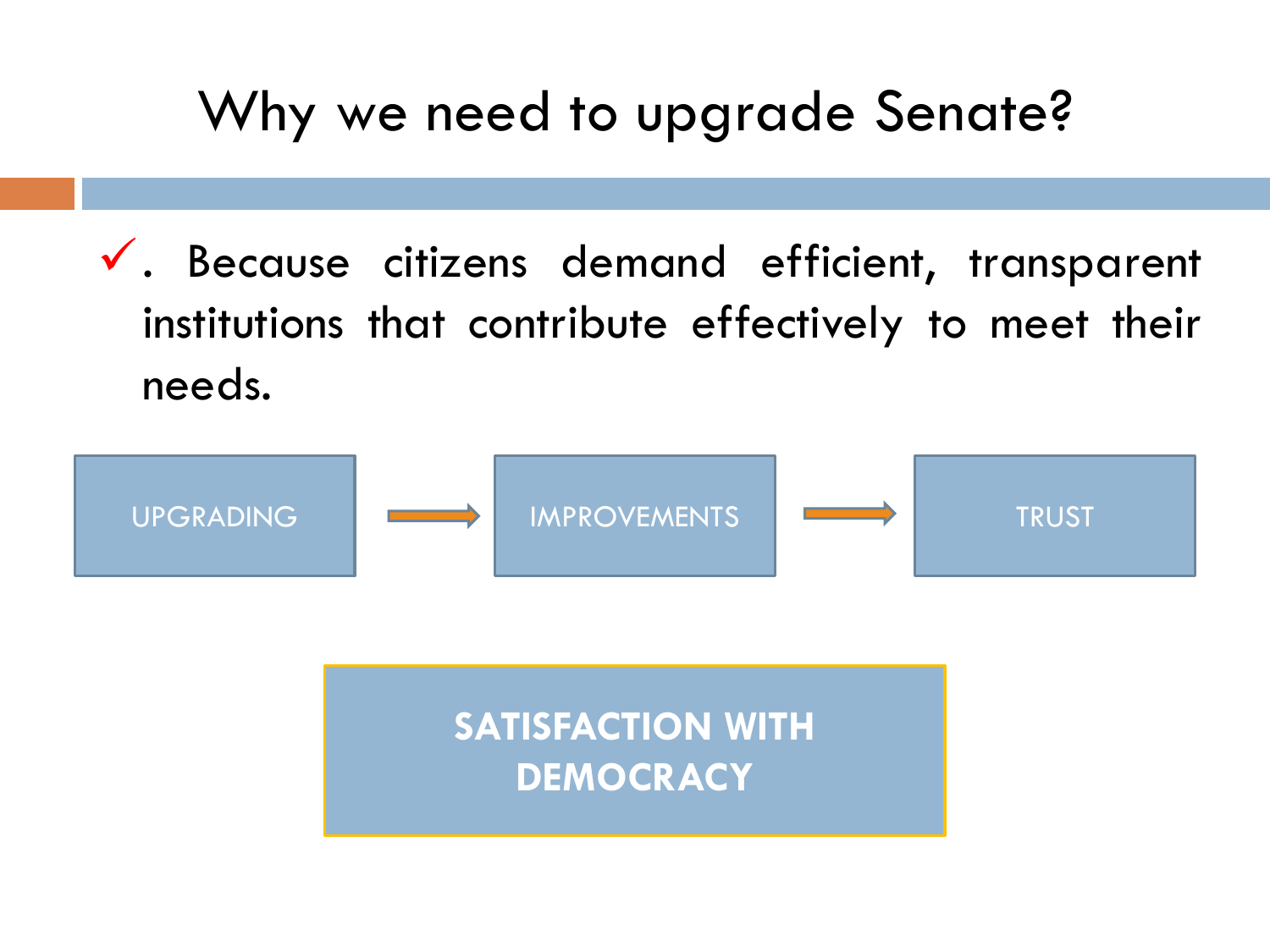#### What and how to upgrade?

#### **1) STRUCTURE 2) PERSONNEL MANAGENMENT 3) LEGISLATIVE MANAGEMENT**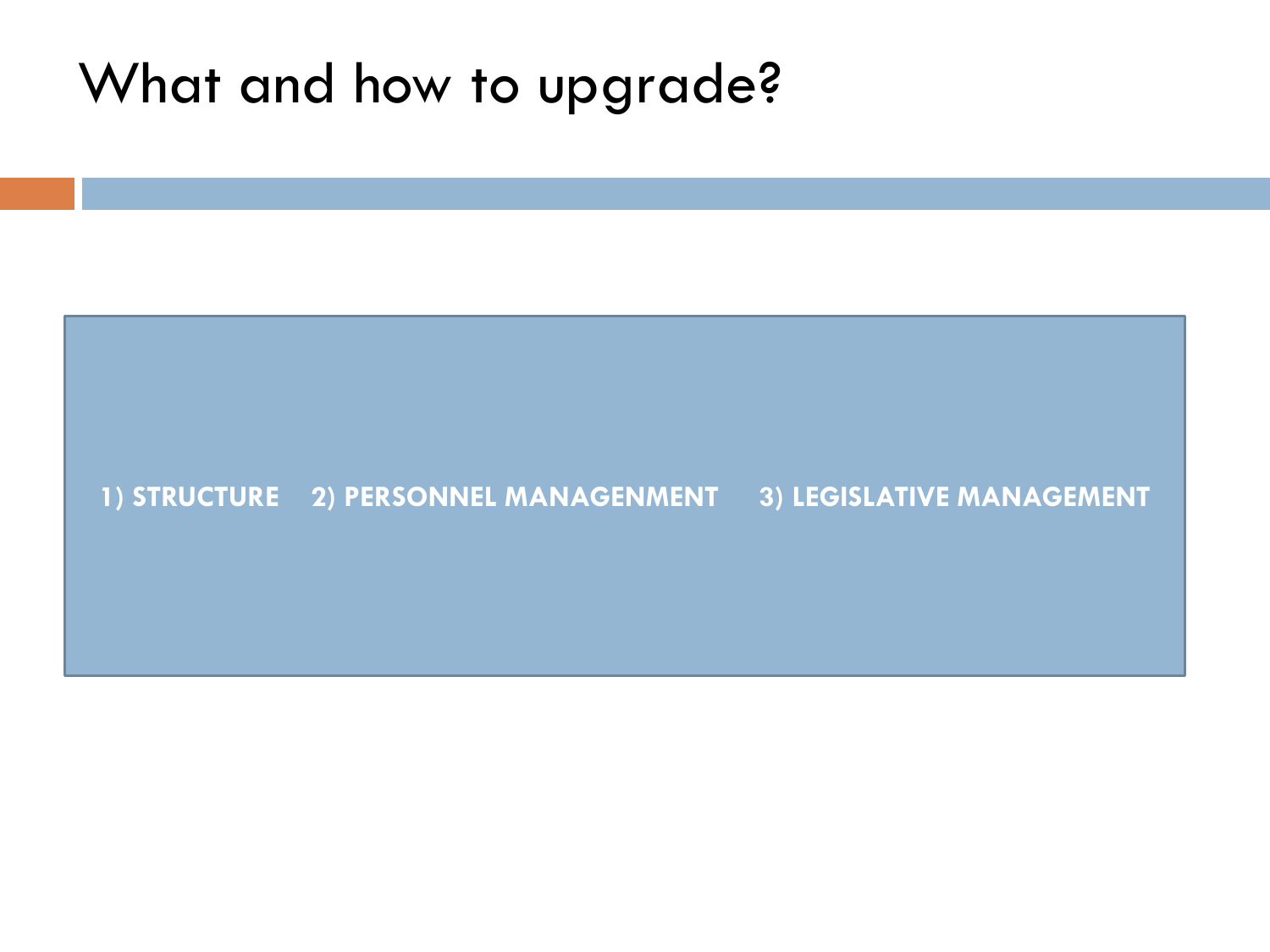### 1) Structure

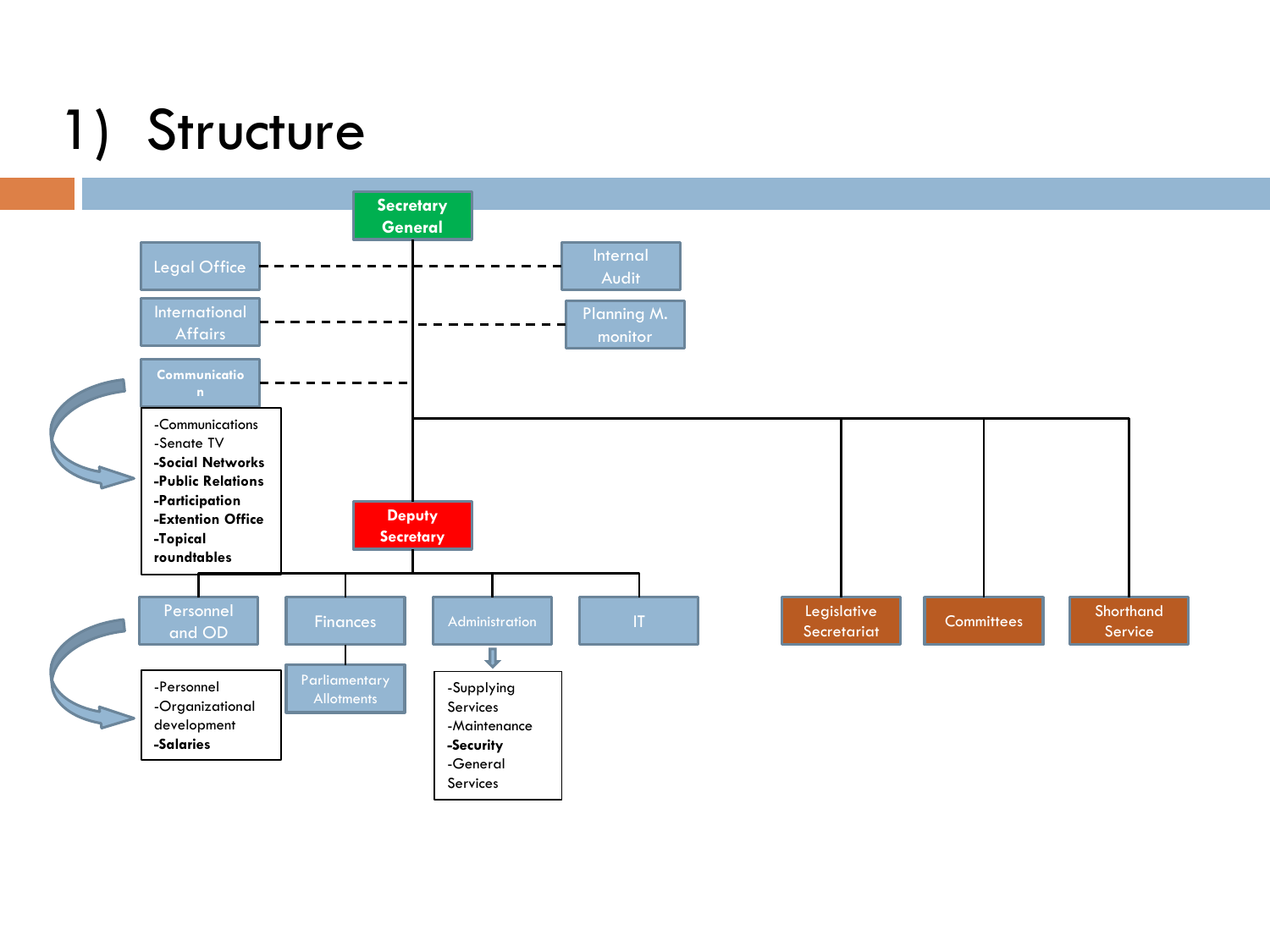### 2) Personnel management

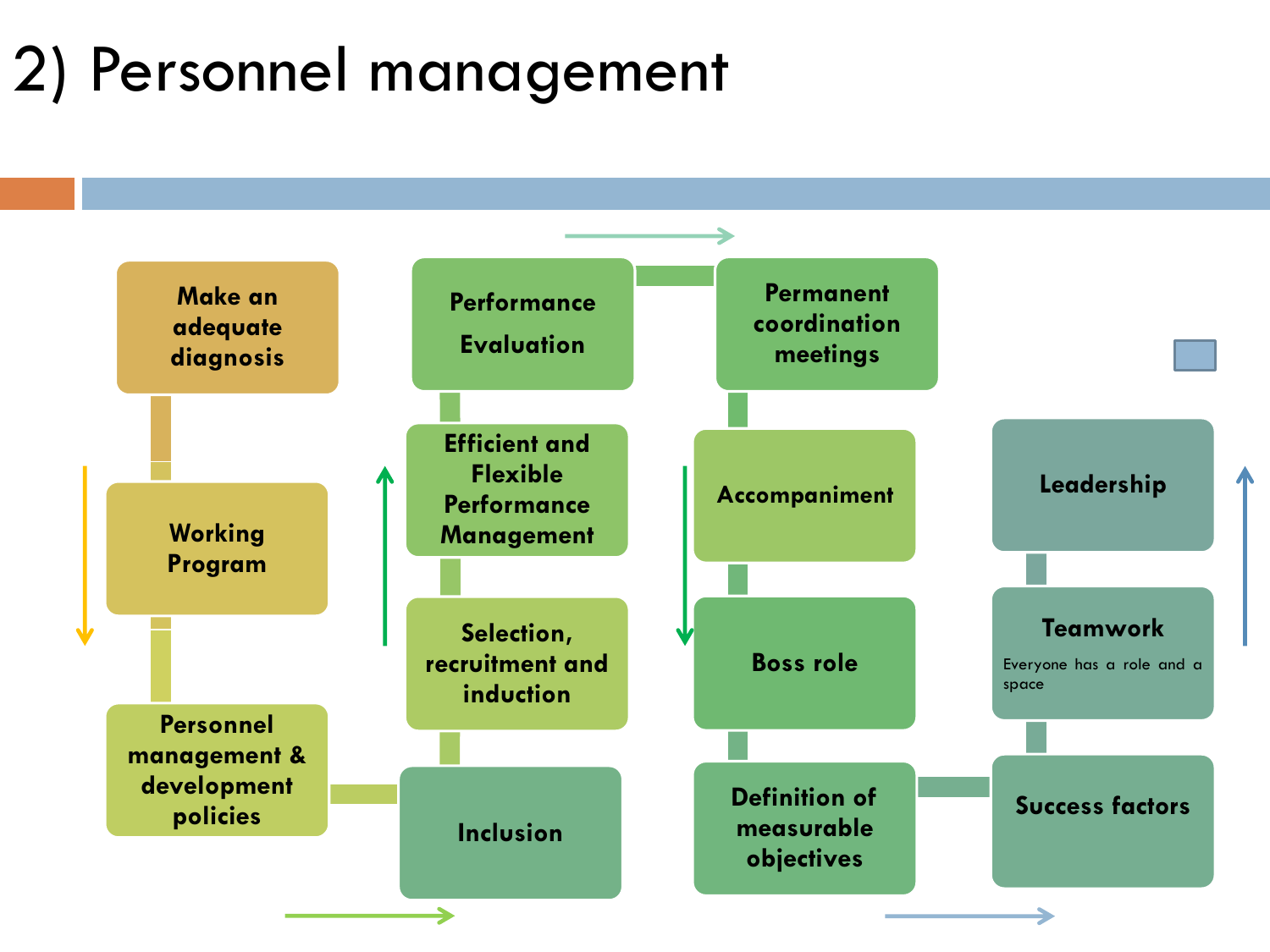### 3) Legislative management

An efficient legislative process

Regulate homogeneity of relevant processes

Publicity/ Transparency/ Participation

Improvement of parliamentary procedures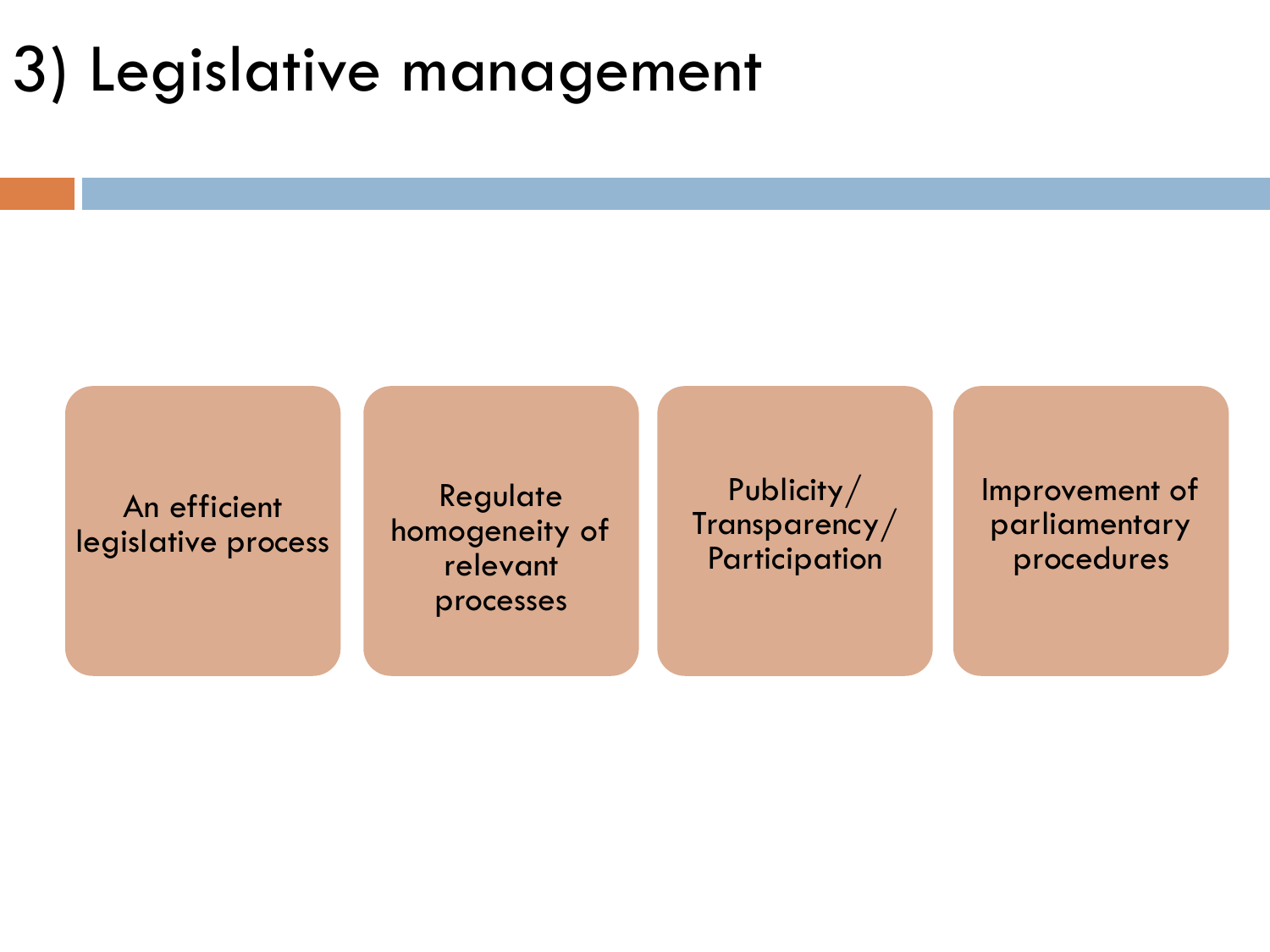#### Relevant Values

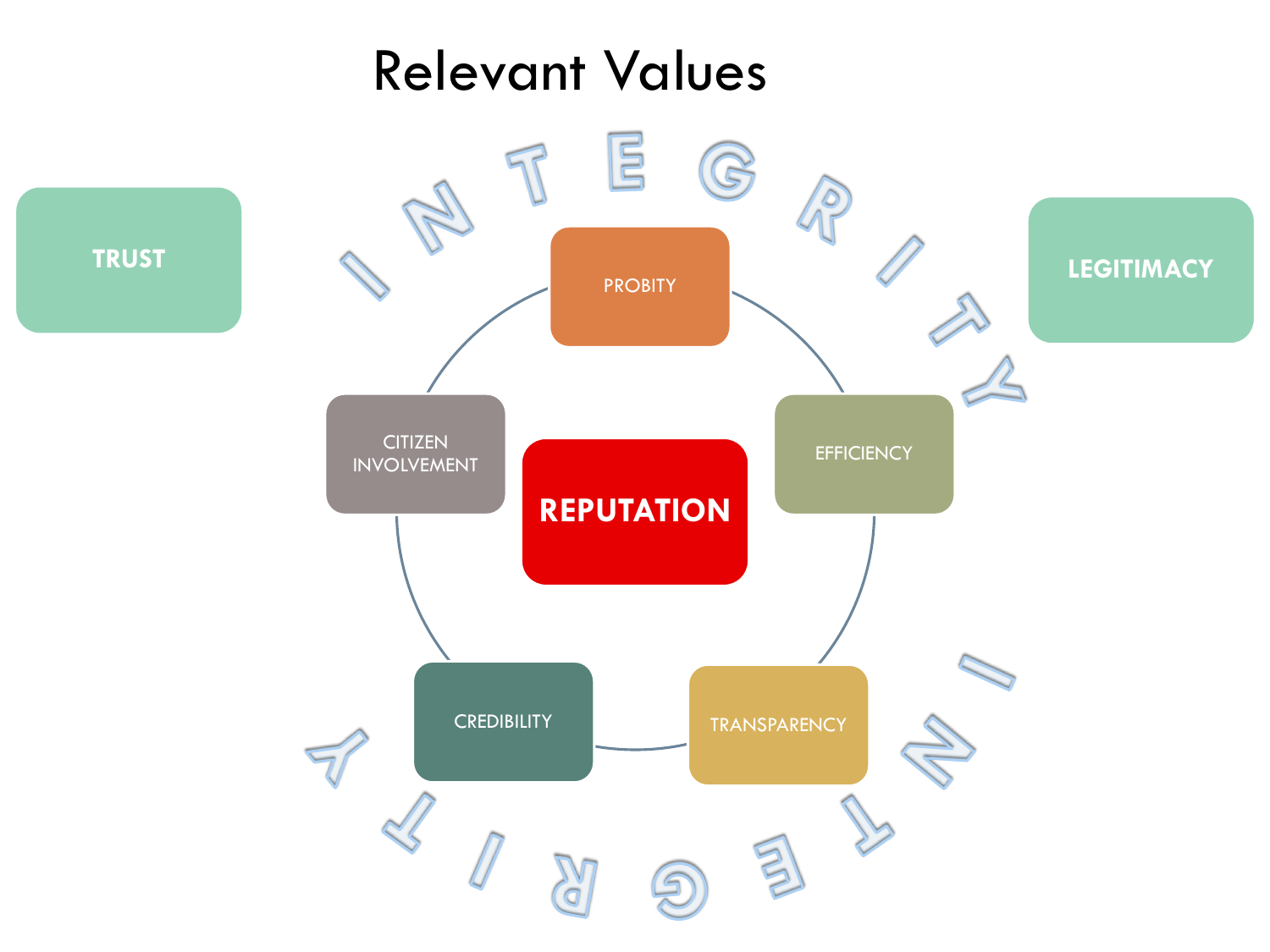#### **SENATE**

#### BASIC INSTITUTION OF REPRESENTATIVE **DEMOCRACY**

THERE IS A SEVERE GAP BETWEEN EXPECTATIONS AND STATE CAPACITY TO SATISFY THEM. GAP GROWTH THREATENS GOVERNANCE AND SOCIAL TRUST IN DEMOCRACY.